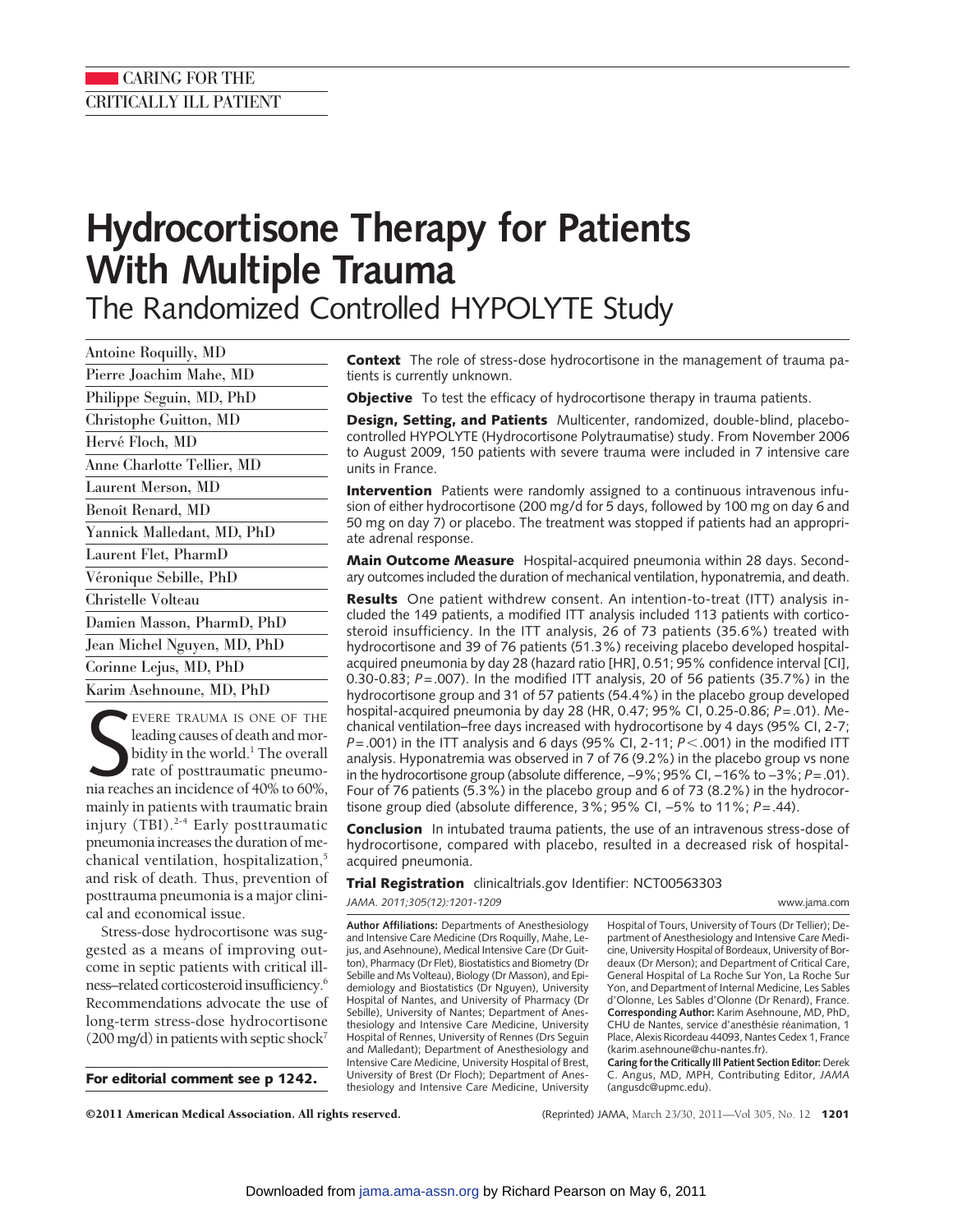and with severe community-acquired pneumonia.<sup>8</sup> Both experimental<sup>9,10</sup> and clinical<sup>11,12</sup> data suggest that corticosteroid use may decrease the occurrence and severity of nosocomial pneumonia in patients treated in intensive care units  $(ICUs).$ 

Persistent systemic inflammatory response syndrome was predictive of nosocomial infection in trauma patients.13,14 Trauma-related corticosteroid insufficiency was also correlated with systemic inflammatory response syndrome.<sup>15</sup> It has been suggested that hydrocortisone attenuates the overwhelming inflammatory response without immunosuppression, restoring an adequate immune response to infection.10 We postulated that treatment with stress-dose levels of hydrocortisone would diminish the prevalence of hospital-acquired pneumonia, the first cause of infection in trauma patients.

## **METHODS Study Design**

This multicenter, randomized, doubleblind, parallel, placebo-controlled study was approved by the institutional review board of Angers, France. Patients were enrolled from November 15, 2006, to August 4, 2009, when recruitment was completed at the 7 participating French ICUs. Patients were enrolled after a next-of-kin provided written informed consent. Retrospective consent, when available, was obtained from patients. The authors designed the study, but data were gathered and analyzed by an independent monitoring board.

Patients with multiple trauma who were older than 15 years 3 months and expected to require mechanical ventilation for more than 48 hours were included in the study. Those with previous adrenal insufficiency, previous immunosuppression (for clinical definitions, see eAppendix available at http: //www.jama.com), treatment with corticosteroids within the last 6 months, or were pregnant were excluded.

*Multiple trauma* was defined as having 2 or more traumatic injuries and an injury severity score higher than 15. *Severe TBI* was defined as a Glasgow

Coma Scale score of less than or equal to 8 after initial care.16 *Corticosteroid insufficiency* was defined as basal cortisolemia level lower than 15 µg/dL (to convert to nanomoles per liter multiply by  $27.588$ <sup> $17$ </sup> or a maximal increase in the cortisol level lower than 9 µg/dL in the 60 minutes following a short corticotropin test.<sup>6,7</sup>

*Pneumonia* was considered when at least 2 signs (body temperature 38°C; leukocytosis 12 000/mL, or leukopenia -4000/mL; purulent pulmonary secretions) associated with the appearance of a new infiltrate were present or when change occurred in an existing infiltrate on chest x-ray.18-20 The diagnosis needed to be confirmed by a lower respiratory tract sample using a quantitative culture with a predefined positive threshold of  $10<sup>4</sup>$  colony-forming units per milliliter (CFU/mL) for a bronchoalveolar lavage or nonbronchoscopic sample and  $10<sup>3</sup>$  CFU/mL for a protected specimen brush. Hospitalacquired pneumonia was defined as pneumonia that occurs 48 hours after admission that had not been incubating at the time of admission. The definitions of other infections as well as organ failure are provided as supplemental material (eAppendix). Patients were randomized in a 1:1 ratio in fixed blocks of 4 and stratified according to the treatment center, the presence of severe TBI, and injury severity score higher than 30 by a computerized number generator list provided by a statistician not involved in the determination of eligibility or in the assessment of outcomes. All assignments were made through a central randomization center. In each center, an unblinded pharmacist who was not involved in the determination of eligibility or in the assessment of outcomes prepared the study drug. Patients, investigators, and members of the monitoring board and medical and nursing staff were unaware of the patients' treatment assignment.

Study drug infusion began within 36 hours of the trauma onset, immediately after the completion of a short corticotropin test. Hydrocortisone hemisuccinate (Upjohn, Serb laboratory, Paris, France) and placebo were prepared immediately before use in a syringe containing 48 mL of saline isotonic solution. In addition to standard of care, the study drugs were continuously administered intravenously as follows: 200 mg/d for 5 days, 100 mg on day 6, and 50 mg on day 7 for patients with corticosteroid insufficiency. After receiving the results of the short corticotropin test (in the first 48 hours following inclusion), the treatment was stopped if patients had an adapted corticosteroid function.

Each patient's general characteristics including demographics, injury severity score and abbreviated injury score, fluid infusions, vasopressors, antibiotic prophylaxis, etomidate use, surgery, infections, organ failures, length of ventilatory support, and ICU hospitalization and death at day 28 were recorded.

Immediately before beginning the treatment, but at least 8 hours after a bolus injection of etomidate.<sup>6</sup> a short corticotropin test was performed: cortisolemia before and 30 and 60 minutes after an intravenous bolus of 0.25 mg of corticotropin (Novartis, Rueil-Malmaison, France). In patients with corticosteroid insufficiency, a second short corticotropin test was performed 24 hours after the end of treatment.

During the 28-day period after randomization, clinical assessments were performed twice a day in the ICU. Methods to enhance the quality of measurements included holding triannual telephone contact with investigators, sending e-mails, and conducting random quality assurance evaluations.

The study's primary outcome was occurrence of hospital-acquired pneumonia within 28 days of randomization. The secondary outcomes were duration of mechanical ventilation and length of ICU stay, rates of death, other infections, and organ failures, and duration of vasopressor support on day 28. Safety was assessed by recording adverse events.

Modifiable risk factors of hospitalacquired pneumonia<sup>18</sup> were prospectively recorded (eTable 1). Clinical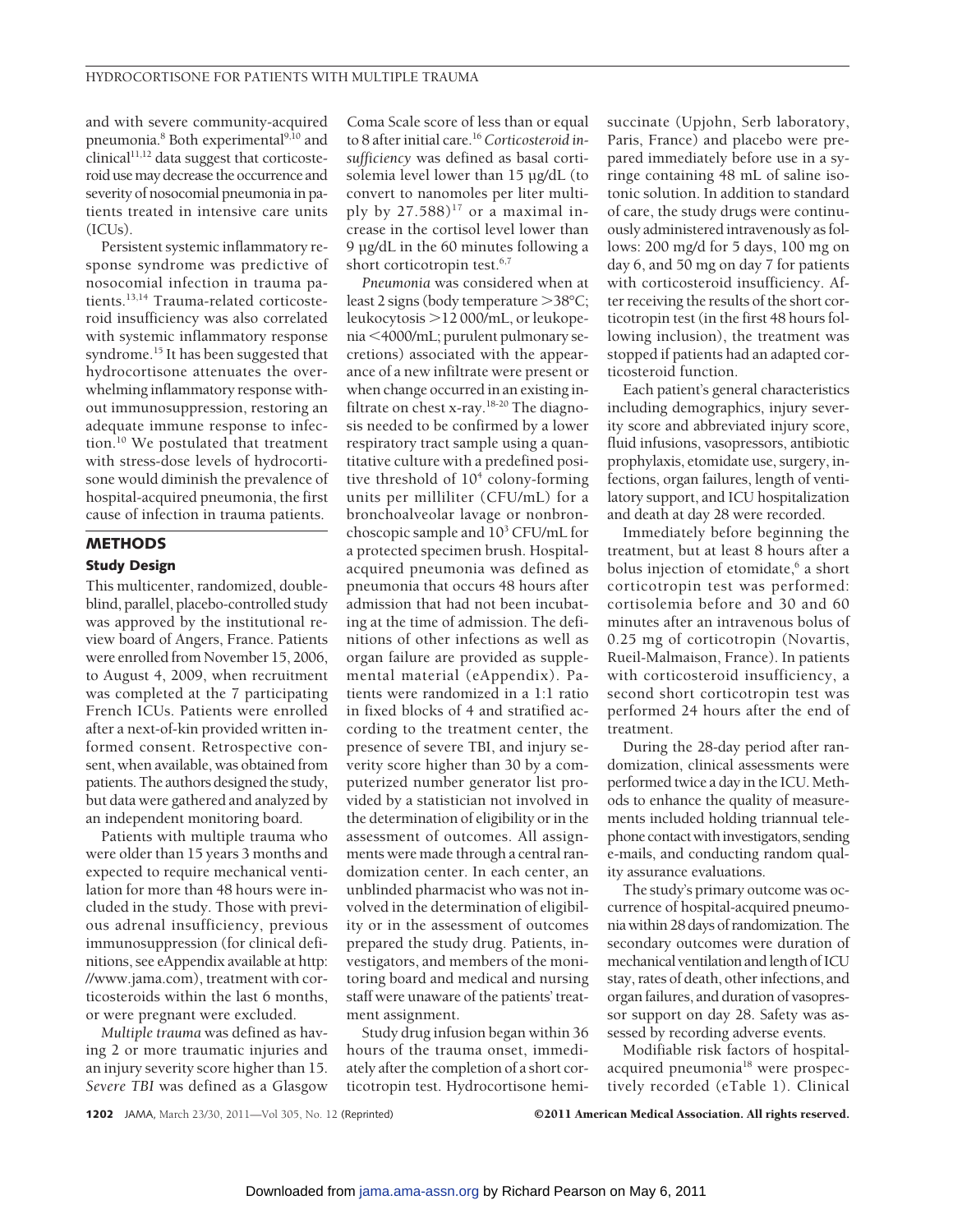evaluation for diagnosis of pneumonia was performed twice a day in the ICU. A chest x-ray was taken as soon as pneumonia was suspected after clinical examination. A culture sample was collected immediately when radiographic infiltrates and antibiotic therapy was not modified.

## **Statistical Analysis**

After verifying that the cumulative probability of hospital-acquired pneumonia on day 28 was significantly decreased in the hydrocortisone group compared with the placebo group using a stratified log-rank test (test initially planned for the primary end point), we decided a posteriori to perform complementary sensitivity analyses with an adjustment for etomidate use. The final a posteriori primary analysis consisted of evaluating the effect of hydrocortisone on the primary outcome (ie, pneumonia within 28 days), with adjustment by means of a Cox multivariate proportional hazards model that included 3 predefined covariates: the

center, TBI (presence or absence), and the injury severity score ( $\leq 30$  or  $> 30$ ). Corresponding hazard ratios (HRs) along with their 95% confidence intervals (CIs) were reported. If a significant difference was confirmed for the primary end point, then subgroup analysis for TBI (presence or absence) was performed. The hierarchical testing procedure allowed us to control the family-wise type I error rate. A second complementary analysis was a priori planned considering mortality as part of the outcome (composite outcome). We also reported the crude Kaplan-Meier estimator at day 28. Because the randomization process came before the corticotropin test, an intention-totreat analysis (ITT) that includes the whole population was first performed followed by a modified ITT for patients with corticosteroid insufficiency.

For the power calculation, we a priori defined that patients with corticosteroid insufficiency would be treated, whereas treatment would be stopped for patients with appropriate corticosteroid function. The power calculation was performed for comparison between the hydrocortisone and placebo groups in patients with corticosteroid insufficiency. The sample size needed to detect an absolute decrease in pneumonia incidence of 20% was 45 patients in each group, assuming a basal rate of  $50\%^{2-4}$  in a 2-sided test performed with a statistical power of 80% and an  $\alpha$  risk of .05. Assuming a rate of 50% of corticosteroid insufficiency,15,17,21,22 180 patients (45 patients in each group, and 90 patients with normal corticosteroid function who were untreated) were needed. After inclusion of the first 75 patients, an a priori intermediate analysis using the O'Brien and Fleming method for  $\alpha$  risk spending was used (*P*=.005 and *P*=.048 for the first and final analysis, respectively) and data showed that the incidence of corticosteroid insufficiency reached 70%. The sample size needed to ensure that the initial power was therefore achieved, and the study was stopped after enrolling 150 patients.



©2011 American Medical Association. All rights reserved. (Reprinted) JAMA, March 23/30, 2011—Vol 305, No. 12 **1203**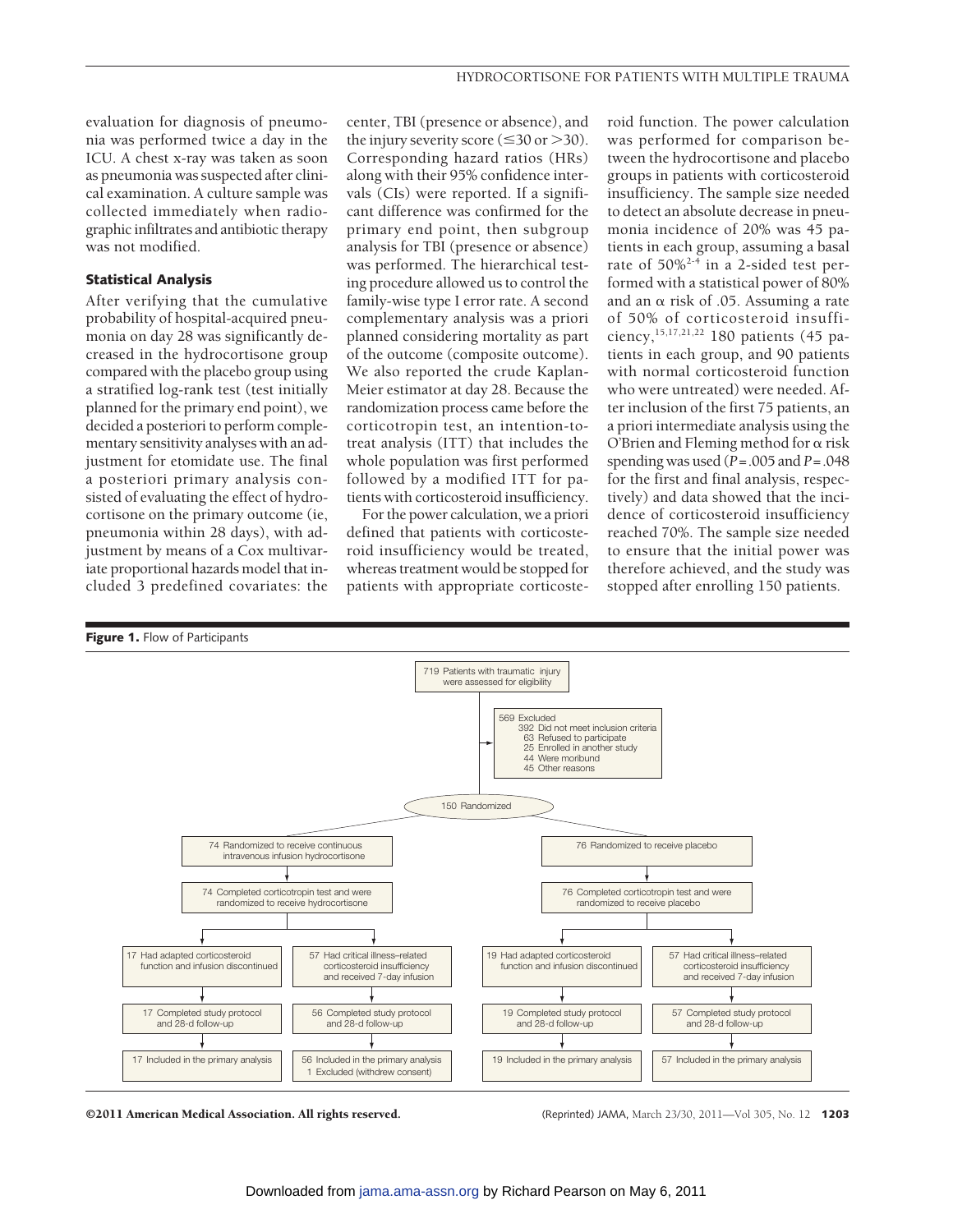## HYDROCORTISONE FOR PATIENTS WITH MULTIPLE TRAUMA

Mantel-Haenszel tests, linear regressions, or the Wilcoxon rank-sum test were used as appropriate. All statistical tests were 2-sided. A *P* value less

than .05 was considered statistically significant. Adverse events were reported according to an ITT model. The normality of the variables was tested with a Kolmogorov-Smirnoff test. Continuous parametric data were expressed as the mean (SD), and nonparametric data were expressed as the

|                                                                                                           | <b>All Patients</b>          |                       |                              | <b>Patients With Critical</b><br><b>Illness-Related Corticosteroid</b><br>Insufficiency | <b>Patients</b>                                                     |  |
|-----------------------------------------------------------------------------------------------------------|------------------------------|-----------------------|------------------------------|-----------------------------------------------------------------------------------------|---------------------------------------------------------------------|--|
| Characteristics                                                                                           | Hydrocortisone<br>$(n = 73)$ | Placebo<br>$(n = 76)$ | Hydrocortisone<br>$(n = 56)$ | Placebo<br>$(n = 57)$                                                                   | <b>With Adapted</b><br><b>Corticosteroid Function</b><br>$(n = 36)$ |  |
| Age, mean (SD), y                                                                                         | 36(18)                       | 36(18)                | 35(17)                       | 35(18)                                                                                  | 41 (19)                                                             |  |
| Men, No. (%)                                                                                              | 56 (76.7)                    | 61 (80.3)             | 42 (75.0)                    | 47 (82.5)                                                                               | 28 (77.8)                                                           |  |
| Medical history, No. (%)<br>Diabetes mellitus                                                             | 3(4.1)                       | 2(2.6)                | 2(3.6)                       | 2(3.5)                                                                                  | 1(2.8)                                                              |  |
| Cardiac insufficiency                                                                                     | 2(2.7)                       | 3(4.0)                | 1(1.8)                       | 3(5.3)                                                                                  | 1(2.8)                                                              |  |
| Obesity                                                                                                   | 15 (20.6)                    | 6(7.9)                | 10 (17.9)                    | 3(5.3)                                                                                  | 8(22.2)                                                             |  |
| Chronic pulmonary disease                                                                                 | 3(4.1)                       | 2(2.6)                | 2(3.6)                       | 2(3.5)                                                                                  | 1(2.8)                                                              |  |
| Smoking                                                                                                   | 3(4.1)                       | 2(2.6)                | 1(1.8)                       | 2(3.5)                                                                                  | 2(5.6)                                                              |  |
| Traumatic brain injury, No. (%)                                                                           | 42 (57.5)                    | 42 (55.3)             | 32(57.1)                     | 35(61.4)                                                                                | 17 (47.2)                                                           |  |
| Injury severity score, median (IQR)                                                                       | 29 (22-35)                   | 27 (22-38)            | 30 (22-36)                   | 30 (22-38)                                                                              | 27 (22-34)                                                          |  |
| AIS scoring, median (IQR)<br>Encephal/neck                                                                | $3(1-4)$                     | $3(0-4)$              | $3(1-5)$                     | $3(0-5)$                                                                                | $3(0-4)$                                                            |  |
| Face                                                                                                      | $0(0-2)$                     | $0(0-2)$              | $0(0-2)$                     | $1(0-2)$                                                                                | $0(0-2)$                                                            |  |
| Thorax                                                                                                    | $3(2-3)$                     | $3(2-3)$              | $3(2-3)$                     | $3(1-3)$                                                                                | $3(2-3)$                                                            |  |
| Abdomen/perineum                                                                                          | $0.5(0-3)$                   | $1(0-3)$              | $1(0-3)$                     | $1(0-3)$                                                                                | $0(0-2)$                                                            |  |
| Extremities/pelvis                                                                                        | $2(0-3)$                     | $3(0-3)$              | $3(0-3)$                     | $2(0-3)$                                                                                | $2(0-3)$                                                            |  |
| Skin                                                                                                      | $O (O-1)$                    | $O (O-1)$             | $0(0-1)$                     | $0(0-1)$                                                                                | $O (O-1)$                                                           |  |
| Aspiration pneumonia, No. (%)                                                                             | 2(2.7)                       | 2(2.6)                | 1(1.8)                       | 1(1.8)                                                                                  | 2(5.6)                                                              |  |
| Hypotension prior to inclusion, No. (%) <sup>a</sup>                                                      | 46 (63.9)                    | 42 (56.0)             | 35 (63.6)                    | 31(55.4)                                                                                | 22(61.1)                                                            |  |
| Fluid infusion prior to inclusion, median (IQR)<br>Red cell units, No.                                    | $4(2-9)$                     | $4(0-10)$             | $5(2-9)$                     | $4(0-9)$                                                                                | $4(0-11)$                                                           |  |
| Colloid fluid infusion, L                                                                                 | $1.5(1.0-2.8)$               | $1.5(1.0-2.5)$        | $1.5(1.0-2.5)$               | $1.5(1.0-3.0)$                                                                          | $1.5(1.0-2.5)$                                                      |  |
| Crystalloïd fluid infusion, L                                                                             | $3.0(2.0-4.0)$               | $3.0(1.9-3.8)$        | $2.5(2.0-3.5)$               | $3.0(1.9-4.0)$                                                                          | $3.0(2.2-4.2)$                                                      |  |
| Norepinephrine prior to inclusion, median<br>(IQR), µg/kg per min                                         | $0.3(0.1-0.5)$               | $0.3(0.2-0.5)$        | $0.3(0.2-0.5)$               | $0.3(0.2-0.5)$                                                                          | $0.2(0.1-0.4)$                                                      |  |
| Surgical procedure prior to study inclusion<br>Duration of initial surgical procedure,<br>median (IQR), h | $2(1-5)$                     | $2.5(1-5)$            | $2(2-5)$                     | $2(1-4)$                                                                                | $3(1-8)$                                                            |  |
| Type, No. (%)<br>Orthopedic                                                                               | 37 (50.7)                    | 38 (50.0)             | 27 (48.2)                    | 25 (43.9)                                                                               | 23 (63.9)                                                           |  |
| Digestive                                                                                                 | 13(18.1)                     | 11(14.7)              | 10 (17.9)                    | 7(12.3)                                                                                 | 7(20.6)                                                             |  |
| Thoracic                                                                                                  | 16 (22.2)                    | 22(29.3)              | 15 (26.8)                    | 13 (22.8)                                                                               | 10 (29.4)                                                           |  |
| Neurologic                                                                                                | 16 (22.2)                    | 20(26.7)              | 13 (23.2)                    | 18 (31.6)                                                                               | 5(14.7)                                                             |  |
| Otorhinolaryngologic                                                                                      | 7(9.7)                       | 5(6.7)                | 5(8.9)                       | 4(7.0)                                                                                  | 3(8.8)                                                              |  |
| Other                                                                                                     | 10(14.7)                     | 17(26.2)              | 7(13.2)                      | 12 (25.0)                                                                               | 8(25.0)                                                             |  |
| Duration between events, median (IQR), min<br>Trauma and tracheal intubation                              | 45 (20-120)                  | 70 (40-180)           | 57 (20-120)                  | 60 (35-150)                                                                             | 60 (30-360)                                                         |  |
| Tracheal intubation and corticotropin test                                                                | 1290 (960-1660)              | 1379 (1165-1710)      | 1275 (950-1525)              | 1410 (1165-1710)                                                                        | 1370 (1140-1750)                                                    |  |
| Etomidate injection, No. (%)<br>Prior to inclusion                                                        | 44 (62.0)                    | 50 (65.8)             | 36 (65.5)                    | 43 (75.4)                                                                               | 15 (42.9)                                                           |  |
| After inclusion                                                                                           | 0                            | 0                     | 0                            | 0                                                                                       | 0                                                                   |  |
| Short corticotrophin test, median (IQR), µg/dL<br>Basal cortisolemia                                      | 20 (14-27)                   | 17 (12-28)            | 20 (12-28)                   | 16 (11-27)                                                                              | 21 (18-26)                                                          |  |
| Change at 30 min                                                                                          | $5(2-11)$                    | $7(2-13)$             | 4 (2-9)                      | $5(1-12)$                                                                               | $11(8-13)$                                                          |  |
| Change at 60 min                                                                                          | $8(4-15)$                    | $9(4-17)$             | $6(3-13)$                    | $7(2-16)$                                                                               | $15(11-17)$                                                         |  |
|                                                                                                           |                              |                       |                              |                                                                                         |                                                                     |  |

Abbreviations: AIS, abbreviated injury scale; a global severity scoring system that classifies each injury according to its relative severity on a 6-point ordinal scale: 1 minor, 2 moderate,<br>- 3 serious, 4 severe, 5 critic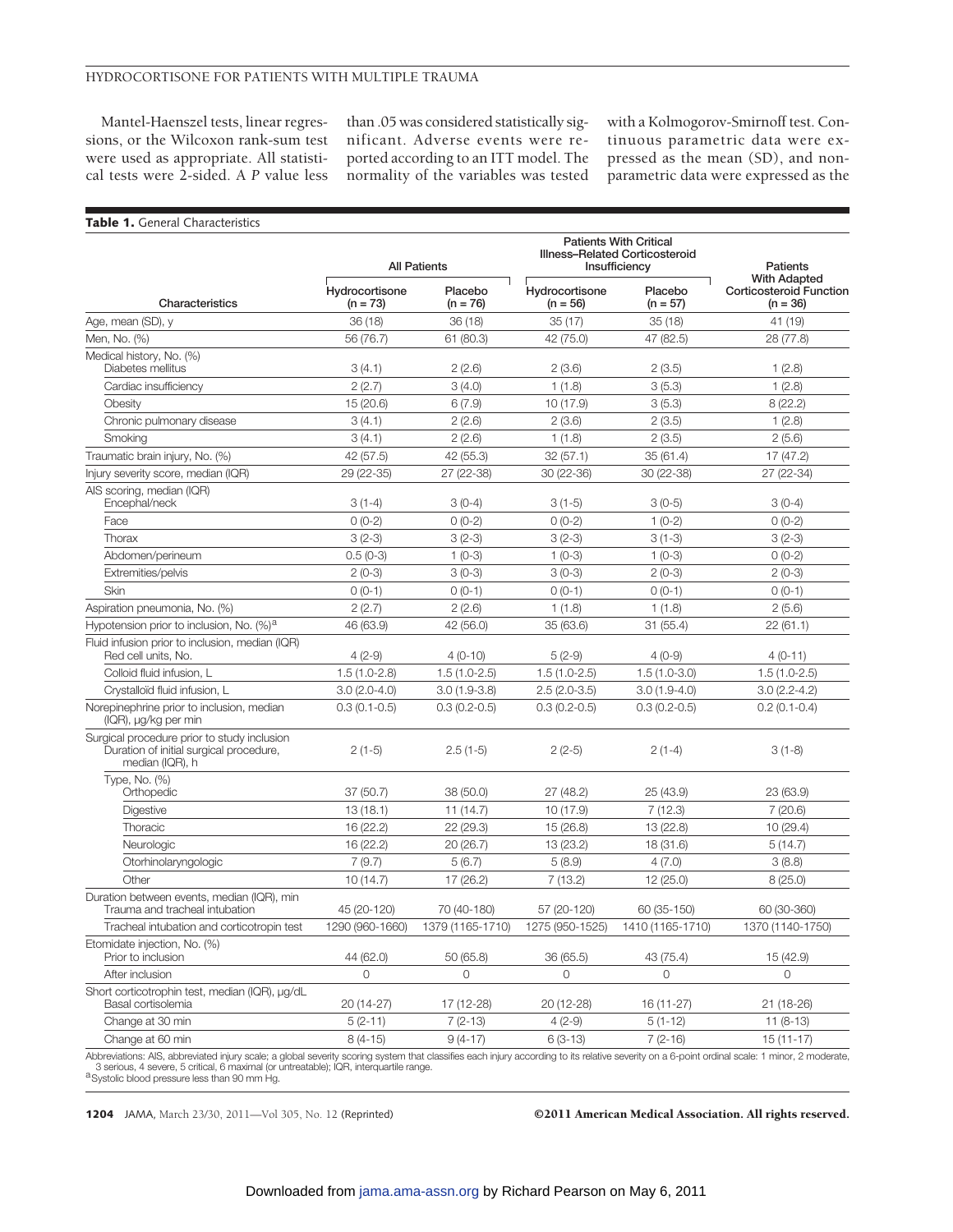median and interquartile range (IQR). Categorical data were expressed as numbers and percentage, as well as the absolute difference (95% CI). Analyses were performed with SAS statistical software version 9.1 (SAS Institute Inc, Cary, North Carolina).

# **RESULTS**

## **Patients**

Patients were treated in level I trauma centers according to the Advanced Trauma Life Support principles. Of the 150 patients included, 1 patient was excluded because consent was withdrawn; the 149 remaining patients were analyzed (**FIGURE 1**). All patients were intubated prior to randomization. One hundred thirteen patients (76%) had corticosteroid insufficiency (56 in the hydrocortisone group and 57 in the placebo group), and 36 patients (24%) had reached normal corticosteroid function (Figure 1). The median injury severity score was 29 (interquartile range [IQR], 22-35) in the hydrocortisone group and 27 (IQR, 22-38) in the placebo group (**TABLE 1**). Of 94 patients who had received etomidate, 79 (84%) had criteria for corticosteroid insufficiency compared with 34 of 55 (62%) who had not received etomidate (*P*=.01). Forty-four patients (62%) in the hydrocortisone and 50 patients (65.8%) in the placebo groups received a single bolus injection of etomidate prior to inclusion. A surgical procedure was performed prior to randomization in 128 patients (85.9%). The median time between trauma and study drug administration was 25 hours (IQR, 20-33 hours).

### **Primary Outcome**

Twenty-six of 73 patients (35.6%) treated with hydrocortisone and 39 of 76 patients (51.3%) treated with placebo developed hospital-acquired pneumonia at day 28 (HR, 0.51; 95% CI, 0.30-0.83; *P*=.007; **FIGURE 2**). The Kaplan-Meier estimator at day 28 was 36.6% in the hydrocortisone group and 51.6% in the placebo group, with an absolute diminution in the hydrocortisone group of −15% (95% CI, −30.9% to 0.9%; *P*=.08).

There was no difference between groups in terms of modifiable risk factors of hospital-acquired pneumonia or in terms of pathogens involved (eTable 1 and eTable 2 available at http://www .jama.com). Considering mortality as part of the outcome (composite outcome), the difference between the 2 groups remained significant (HR, 0.56; 95% CI, 0.34-0.92; *P*=.02). The sec-

ond analysis was adjusted for etomidate, and the HR for hospital-acquired pneumonia in the hydrocortisone group was 0.55 (95% CI, 0.32-0.93; *P*=.03).

The ITT analysis showed a significant difference between placebo and hydrocortisone group. The planned modified ITT analysis was performed using data of patients with corticosteroid insufficiency.





**Figure 3.** Patients With Critical Illness−Related Corticosteroid Insufficiency Presenting With Traumatic Brain Injury

|                        | No. With Hospital-Acquired<br>Pneumonia/Total No. (%) |              |                          |                                                      |                      |
|------------------------|-------------------------------------------------------|--------------|--------------------------|------------------------------------------------------|----------------------|
|                        | Hydrocortisone                                        | Placebo      | Hazard Ratio<br>(95% CI) | <b>Favors</b><br>Favors<br>Hydrocortisone<br>Placebo | P for<br>Interaction |
| Trauma brain injury    | 13/32 (40.6)                                          | 25/35 (71.4) | $0.36(0.17 - 0.74)$      |                                                      |                      |
| No trauma brain injury | 7/24(29.2)                                            | 6/22(27.3)   | $0.89(0.26 - 3.03)$      |                                                      | .12                  |
| Whole population       | 20/56 (35.7)                                          | 31/57 (54.4) | $0.36(0.17 - 0.74)$      |                                                      |                      |
|                        |                                                       |              |                          | 0.1<br>1.0                                           | 5.0                  |
|                        |                                                       |              |                          | Hazard Ratio (95% CI)                                |                      |

Sixty-seven patients had a traumatic brain injury (32 in the hydrocortisone group and 35 in the placebo group); 46 did not have traumatic brain injury (24 in the hydrocortisone group and 22 in the placebo group).



Comparison of hydrocortisone group vs placebo using a stratified Cox model.

<sup>©2011</sup> American Medical Association. All rights reserved. (Reprinted) JAMA, March 23/30, 2011—Vol 305, No. 12 **1205**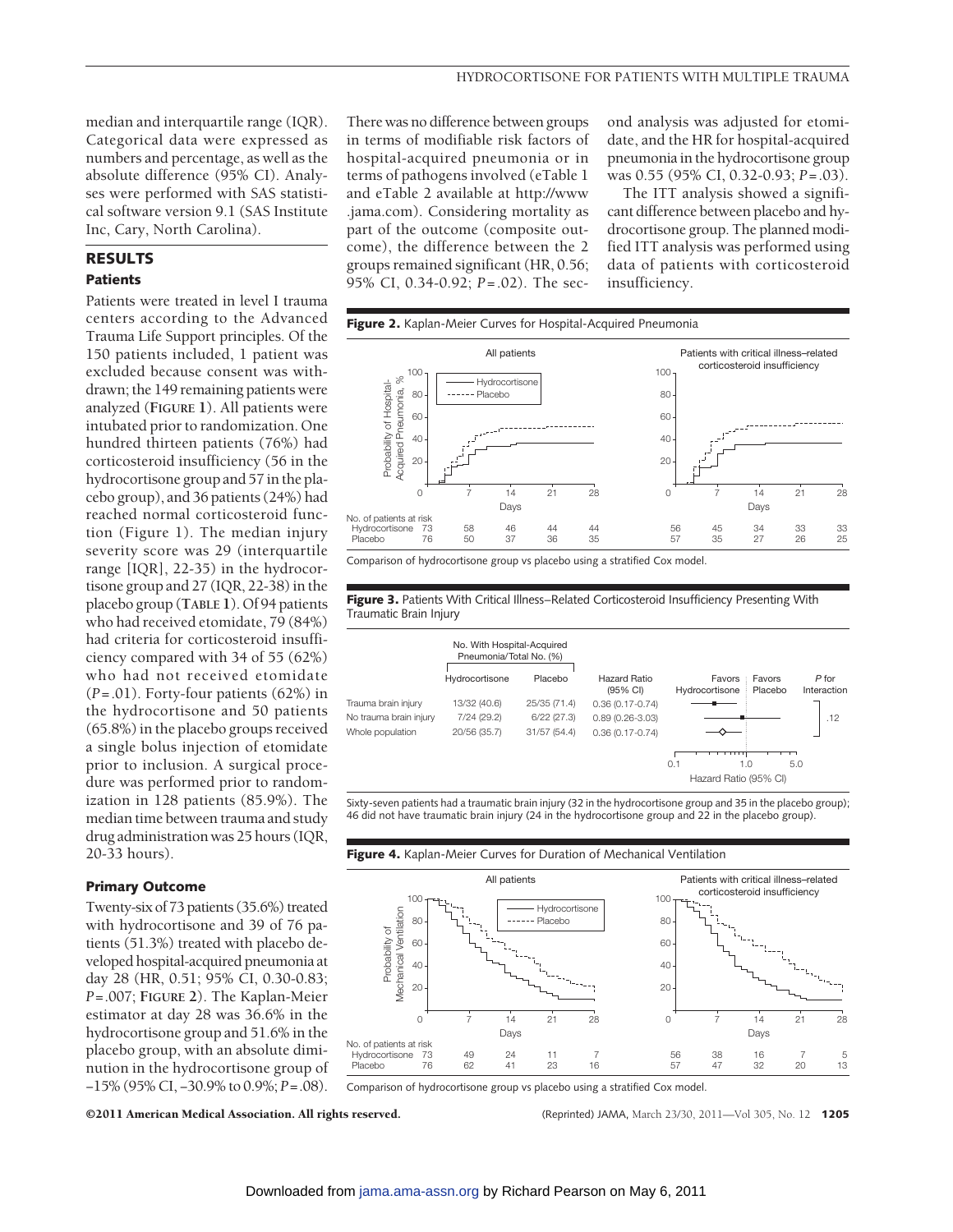### HYDROCORTISONE FOR PATIENTS WITH MULTIPLE TRAUMA

Twenty of 56 patients with corticosteroid insufficiency (35.7%) who were treated with hydrocortisone and 31 of 57

patients (54.4%) receiving placebo developed hospital-acquired pneumonia at day 28 (HR, 0.47; 95% CI; 0.25-0.86; *P*=.01; Figure 2). The Kaplan-Meier estimator at day 28 was 37.1% in the hydrocortisone group and 54.4% in the pla-

| Table 2. Secondary Outcomes <sup>a</sup>                                                    |                              |                                |                                                        |                   |                                            |                                |                                                        |                     |
|---------------------------------------------------------------------------------------------|------------------------------|--------------------------------|--------------------------------------------------------|-------------------|--------------------------------------------|--------------------------------|--------------------------------------------------------|---------------------|
|                                                                                             | <b>All Patients</b>          |                                |                                                        |                   | Patients With Corticosteroid Insufficiency |                                |                                                        |                     |
| Outcomes                                                                                    | Hydrocortisone<br>$(n = 73)$ | Placebo<br>$(n = 76)$          | Absolute<br><b>Difference</b><br>$(95\% \text{ Cl})^c$ | P<br>Value        | Hydrocortisone<br>$(n = 56)$               | Placebo<br>$(n = 57)$          | Absolute<br><b>Difference</b><br>$(95\% \text{ Cl})^c$ | P<br>Value          |
| Hospital-acquired                                                                           |                              |                                |                                                        |                   |                                            |                                |                                                        |                     |
| pneumonia, No. (%)<br>0 Episodes                                                            | 47 (64.4)                    | 37 (48.7)                      |                                                        |                   | 36 (64.3)                                  | 26 (45.6)                      |                                                        |                     |
| 1 Episode                                                                                   | 24 (32.9)                    | 31(40.8)                       |                                                        | .02               | 18 (32.1)                                  | 24 (42.1)                      |                                                        | .03                 |
| 2 Episodes                                                                                  | 2(2.7)                       | 8(10.5)                        |                                                        |                   | 2(3.6)                                     | 7 (12.3)                       |                                                        |                     |
| Mechanical ventilation-free days,<br>mean (SD)                                              | 16(8)                        | 12(8.5)                        | 4 (2 to 7)                                             | .001 <sup>b</sup> | 16(10)                                     | 10(12)                         | 6 (2 to 11)                                            | $<$ .001 $^{\rm b}$ |
| Length of ICU stay, mean (SD), d                                                            | 18 (15)                      | 24 (16)                        | $-6(-11$ to $-1)$                                      | .03 <sup>b</sup>  | 17 (13)                                    | 25(17)                         | $-8$ ( $-13$ to $-3$ )                                 | .002 <sup>b</sup>   |
| Vasoactive drugs<br>Duration, median (IQR), d                                               | 2.0<br>(1.0 to 4.0)          | 3.0<br>$(0.0 \text{ to } 5.0)$ | $-1$ ( $-2$ to 0)                                      | .64               | 2.5<br>(1.0 to 4.0)                        | 3.0<br>$(1.0 \text{ to } 5.0)$ | $-2.0$<br>$(-4.1 \text{ to } 0.00)$                    | .04                 |
| Norepinephrine, No. (%)                                                                     | 55 (77.5)                    | 55 (72.4)                      | $5(-9 to 19)$                                          | .48               | 45 (81.8)                                  | 44 (77.2)                      | $5(-0 to 20)$                                          | .37                 |
| Dosage $\Delta$ in the first 24 h,<br>mean (SD), µg/kg per min                              | $-0.19(0.35)$                | $-0.10(0.21)$                  | $-0.09$<br>$(-0.18 \text{ to } 0.01)$                  | .08               | $-0.23(0.38)$                              | $-0.11(0.20)$                  | $-0.13$<br>$(-0.24 \text{ to } -0.01)$                 | .03                 |
| Epinephrine, No. (%)                                                                        | 2(2.82)                      | 1(1.35)                        | 0.01<br>$(-0.03 \text{ to } 0.06)$                     | .61               | 2(3.6)                                     | 1(1.8)                         |                                                        |                     |
| Dobutamine, No. (%)                                                                         | 1(1.41)                      | 2(2.70)                        | $-0.01$<br>$(-0.06 \text{ to } 0.03)$                  | >.99              | 1(1.8)                                     | 2(3.6)                         |                                                        |                     |
| Other infections, No. (%)<br>Tracheobronchitis                                              | 6(8.2)                       | 2(2.6)                         | $6(-2 to 13)$                                          | .16               | 4(7.4)                                     | 2(3.5)                         | $4(-5 \text{ to } 12)$                                 | .40                 |
| Urinary tract infection                                                                     | 6(8.2)                       | 4(5.3)                         | $3(-5 to 11)$                                          | .53               | 5(8.9)                                     | 4(7.0)                         | $1(-8 to 12)$                                          | .65                 |
| Bacteriemia                                                                                 | 5(6.9)                       | 2(2.6)                         | $4(-3 to 11)$                                          | .27               | 5(8.9)                                     | 2(3.5)                         | $5(-3 to 14)$                                          | .20                 |
| Surgical wound infection                                                                    | 4(5.5)                       | 9(11.8)                        | $-6$ ( $-15$ to 3)                                     | .17               | 4(7.1)                                     | 7(12.3)                        | $-5$ ( $-16$ to 6)                                     | .36                 |
| Organ failures, No. (%)<br>ARDS or ALI                                                      | 3(4.3)                       | 11 (14.5)                      | $-10$ ( $-19$ to $-1$ )                                | .04               | 3(5.7)                                     | 8(14.0)                        | $-8$ ( $-19$ to 3)                                     | .17                 |
| Acute kidney Injury                                                                         | 8(11.3)                      | 8(10.5)                        | $1 (-9 to 11)$                                         | .89               | 7(12.7)                                    | 6(10.5)                        | $2(-10 to 14)$                                         | .62                 |
| Myocardial insufficiency                                                                    | O(0)                         | 1(1.3)                         | $-1$ ( $-4$ to 1)                                      | >.99              | $\circ$                                    | 1(1.8)                         | $-1.8$ ( $-5$ to 2)                                    | .34                 |
| Hepatic insufficiency                                                                       | 2(2.8)                       | 1(1.3)                         | $2(-3 to 6)$                                           | .61               | 2(3.6)                                     | 1(1.8)                         | $2(-4 to 8)$                                           | .67                 |
| Hematologic insufficiency                                                                   | 2(2.8)                       | 2(2.6)                         | $0$ (-5 to 5)                                          | >.99              | 2(3.6)                                     | 2(3.5)                         | $0.1$ ( $-7$ to $7$ )                                  | .90                 |
| Glucocorticoid function at day 8 <sup>d,e</sup><br>Glucocorticoid insufficiency,<br>No. (%) |                              |                                |                                                        |                   | 25 (62.5)                                  | 17 (33.3)                      | 29 (9 to 49)                                           | < 0.001             |
| Basal cortisolemia, median<br>$(IQR), \mu g/dL$                                             |                              |                                |                                                        |                   | 20 (16 to 26)                              | 22 (15 to 29)                  | $-2$ ( $-6$ to 2)                                      | .39                 |
| Change at 30 min,<br>median (IQR), µg/dL                                                    |                              |                                |                                                        |                   | 8 (4 to 11)                                | 13 (9 to 19)                   | $-5(-8$ to $-3)$                                       | < .001              |
| Change at 60 min,<br>median (IQR), µg/dL                                                    |                              |                                |                                                        |                   | 10 (5 to 15)                               | 17 (13 to 23)                  | $-6$ ( $-11$ to $-2$ )                                 | .01                 |
| Death, No. (%)                                                                              | 6(8.2)                       | 4(5.3)                         | $3(-5 \text{ to } 11)$                                 | .44               | 6(10.7)                                    | 3(5.3)                         | $5(-5 \text{ to } 15)$                                 | .23                 |
| Metabolic tolerance, No. (%)<br>Hyperglycemia ≥180 mg/dL                                    | 6(8.3)                       | 4(5.3)                         | $3(-5 \text{ to } 11)$                                 | .44               | 5(8.9)                                     | 3(5.3)                         | $4(-4 \text{ to } 11)$                                 | .44                 |
| Hyperkalemia ≥5.0 mEq/L                                                                     | 2(2.8)                       | 4(5.3)                         | $-2$ ( $-9$ to 4)                                      | .68               | 2(3.6)                                     | 3(5.3)                         | $-2$ ( $-9$ to 4)                                      | .71                 |
| Hypernatremia ≥150 mmol/L                                                                   | 8(11.1)                      | 9(11.8)                        | $-1$ ( $-11$ to 10)                                    | .88               | 7(12.5)                                    | 6(10.5)                        | $1(-10 to 11)$                                         | .69                 |
| Hypokalemia ≤3.0 mmol/L                                                                     | 6(8.3)                       | 3(4.0)                         | $4(-3 to 12)$                                          | .32               | 5(8.9)                                     | 3(5.3)                         | $4 (-3 to 12)$                                         | .43                 |
| Hyponatremia ≤130 mmol/L                                                                    | 0                            | 7(9.2)                         | $-9$ ( $-16$ to $-3$ )                                 | .01               | $\circ$                                    | 7(12.3)                        | $-12$ (-18 to -4)                                      | .008                |
| Gastrointestinal bleeding or                                                                | 1(1.4)                       | $\mathbf{O}$                   | $1(-1 \text{ to } 4)$                                  | .49               | 1(1.8)                                     | $\mathbf 0$                    | $2(-1)$ to 4)                                          | .31                 |

digestive perforation, No. (%)

Abbreviations: ALI, acute lung injury; ARDS, acute respiratory distress syndrome; CI, confidence interval ; ICU, intensive care unit; IQR, interquartile range. Blank cells for P values and 95%<br>- CIs indicate that there wer

<sup>b</sup>Calculated from Cox regression analysis.<br><sup>C</sup>The absolute difference was calculated as (hydrocortisone – placebo) and expressed as absolute value (95% CI).<br><sup>d</sup>Glucocorticoid function was not assessed on day 8 for patient

eGlucocorticoid function was assessed for 40 patients in the hydrocortisone group and 51 patients in the placebo group.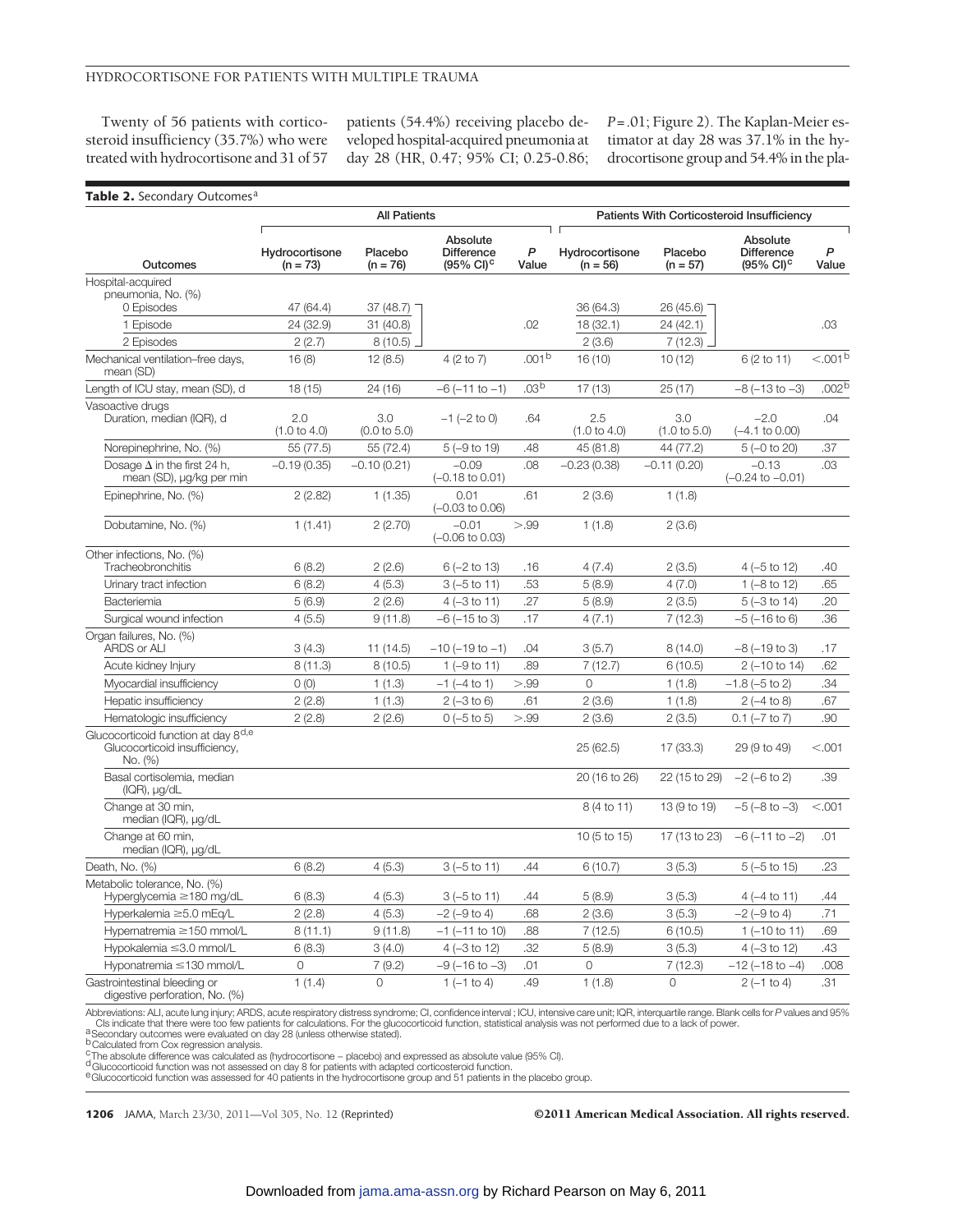cebo group, with an absolute diminution in the hydrocortisone group of −17.3% (95% CI, −35.6% to 0.9%; *P*=.07). There was no difference between groups in terms of modifiable risk factors of hospital-acquired pneumonia or in terms of pathogens involved (eTable 1 and eTable 2). Considering mortality as part of the outcome (composite outcome), the HR in the hydrocortisone group compared with the placebo was 0.56 (95% CI, 0.31- 1.00; *P*=.049). The second analysis was adjusted for etomidate, and the HR for hospital-acquired pneumonia with hydrocortisone was 0.48 (95% CI, 0.26-  $0.90: P = .02$ ).

Among patients with corticosteroid insufficiency presenting with TBI, 13 of 32 (40.6%) in the hydrocortisone group and 25 of 35 (71.4%) in the placebo group developed hospitalacquired pneumonia at 28 days (HR, 0.36; 95% CI, 0.17-0.74). The test for interaction between treatment group and TBI subgroup was not significant (*P* for interaction=.12; **FIGURE 3**).

Of the 17 patients with appropriate corticosteroid function treated with hydrocortisone, 6 (35.3%) and 8 of 19 (42.1%) in the placebo group developed hospital-acquired pneumonia at 28 days (HR, 0.82; 95% CI, 0.23-2.93; *P*=.76; eFigure 1). The short exposure to treatment did not alter the outcomes for patients with an adapted corticosteroid function (eFigure 2 and eTable 4).

## **Secondary Outcomes**

In the entire population, the HR for weaning from mechanical ventilation in the hydrocortisone group compared with the placebo was 1.71 (95% CI, 1.20-2.44; *P*=.003; **FIGURE 4**). The mean (SD) of mechanical ventilation– free days was 16 (8) days in the hydrocortisone group and 12 (9) days in the placebo group, with a mean absolute increase in the hydrocortisone group of 4 days (95% CI, 2-7; *P*=.001; **TABLE 2**). Three of 73 patients (4.1%) in the hydrocortisone group and 11 of 76 patients (14.5%) in the placebo group developed an acute lung injury or an acute respiratory distress syndrome (ARDS), with an absolute reduction of −10% (95% CI, −19% to −1%; *P*=.04; Table 2). The mean (SD) length of ICU stay was 18 (15) days in the hydrocortisone group and 24 (16) days in the placebo group, with a mean absolute reduction in the hydrocortisone group of −6 days (95% CI, −11 to −1; *P*=.03; Table 2). No difference was observed between the study groups regarding other outcomes (Table 2).

In patients with corticosteroid insufficiency, the HR for weaning from mechanical ventilation in the hydrocortisone group compared with the placebo group was 1.90 (95% CI, 1.25-2.89; *P*-.001; Figure 4). The mean (SD) mechanical ventilation−free days was 16 (10) days in the hydrocortisone group and 10 (12) days in the placebo group, with a mean absolute increase in the hydrocortisone group of 6 days (95% CI, 2-11; *P*-.001; Table 2). Three of 56 patients (5.7%) in the hydrocortisone group and 8 of 57 patients (14%) in the placebo group developed an acute lung injury or acute respiratory distress syndome, with a mean absolute reduction in the hydrocortisone group of −8% (95% CI, −19% to 3%; *P*=.17; Table 2). The mean (SD) length of ICU stay was 17 (13) days in the hydrocortisone group and 25 (17) days in the placebo group, with a mean absolute reduction in the hydrocortisone group of −8 days (95% CI, −13 to −3; *P*=.002; Table 2). No difference was observed regarding other infections, organ failure, or death rate (Table 2). On day 8, 25 of 40 patients (62.5%) in the hydrocortisone group vs 17 of 51 (33.3%) in the placebo group continued to have corticosteroid insufficiency, with a mean absolute difference in the hydrocortisone group of 29% (95% CI, 9% to 49%; *P*-.001; Table 2).

For the entire study population, 6 of 73 patients (8.2%) died in the hydrocortisone group and 4 of 76 (5.3%) died in the placebo group, with a mean absolute difference of 3% (95% CI, −5% to 11%; *P*=.44; see eTable 3 for cause of deaths, available at http://www.jama .com). Six of 56 patients (10.7%) with corticosteroid insufficiency in the hy-

drocortisone group and 3 of 57 (5.3%) in placebo group died, with a mean absolute difference of 5% (95% CI, −5% to 15%; *P*=.23, see eTable 3). Seven of 76 patients (9.2%) in the placebo group and none of the 73 in the hydrocortisone group developed hyponatremia, with a mean absolute difference of −9% (95% CI, −16% to −3%; *P*=.01; Table 2). One patient (1.4%) in the hydrocortisone group who had abdominal trauma, and none in the placebo group developed an ileum perforation with gastrointestinal bleeding.

# **COMMENT**

This study shows that hydrocortisone treatment reduced the occurrence of hospital-acquired pneumonia within 28 days in trauma patients.

Hydrocortisone may prevent hospital-acquired pneumonia at the cellular level. At stress doses, corticosteroids have been shown to increase neutrophil activity,<sup>9</sup> increase the homing of dendritic cells with preservation of monocyte function, $23$  preserve interleukin 12 function, and attenuate the overwhelming inflammatory response<sup>10</sup> that leads to sepsis in trauma patients.14,24,25

The diagnosis of hospital-acquired pneumonia is difficult in the ICU, and we used previously described<sup>3,19,20</sup> and recommended18 criteria. Trauma is a major risk factor for hospital-acquired pneumonia26; the high rates of hospitalacquired pneumonia currently reported have already been described in patients experiencing severe trauma, notably patients with TBI.<sup>2-4</sup> Moreover, the reductions of mechanical ventilation duration as well as acute respiratory distress syndome incidence in the hydrocortisone group emphasize the clinical relevance of the current treatment.27 Finally, it has already been reported that corticosteroid treatment leads to a reduction of nosocomial pneumonia in patients with acute respiratory distress syndome.<sup>12</sup> Subgroup analysis suggests that hydrocortisone was particularly effective for patients with TBI. These results contrast with those of the Corticosteroid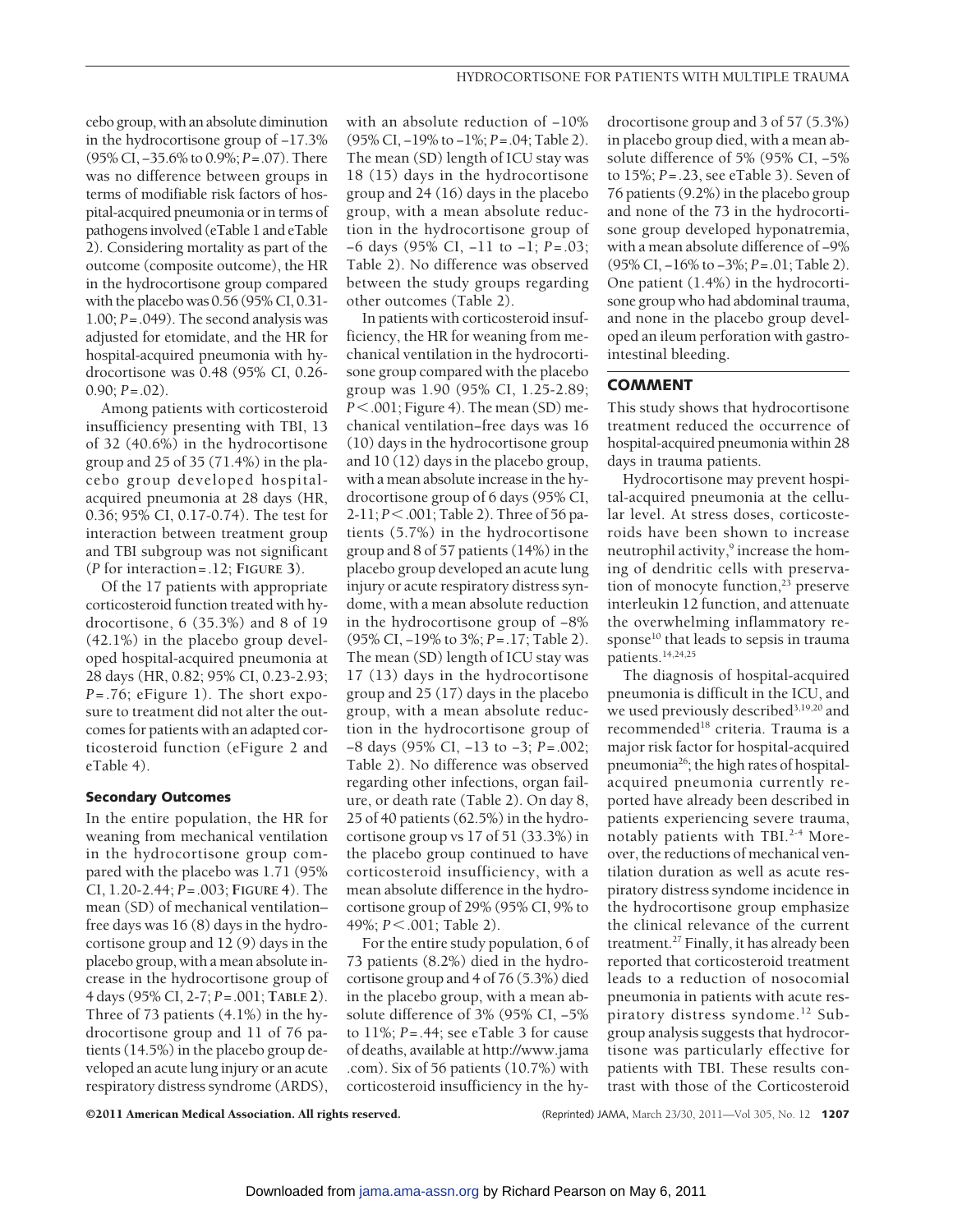Randomization After Significant Head Injury (CRASH) study $^{28}$  in which corticosteroid therapy increased the risk of death in patients with TBI without modifying the incidence of pneumonia. In the CRASH study, a high dose of methylprednisolone for a short duration (2 days) was used in patients without corticosteroid function assessment.

As previously described,<sup>5,29,30</sup> we report a low mortality rate with no statistical difference between groups. However, there was a 2-fold higher mortality rate in the steroid-treated group. Two patients treated with hydrocortisone but no patient treated with placebo died during the first 48 hours from intracranial hypertension or refractory hemorrhage, the main causes of early death after trauma.5,29,30 Regarding the mortality rate after 48 hours, 4 of 56 patients (7.1%) in the hydrocortisone group and 3 of 57 patients (5.3%) in the placebo group died (eTable 3 available at http://www.jama.com). Finally, considering mortality in the composite outcome did not modify the primary outcome results.

Among patients with corticosteroid insufficiency, norepinephrine was withdrawn earlier in the hydrocortisone group than in the placebo group. Indeed, hydrocortisone raises blood volume, increases vascular tone, enhances endothelial reactivity to vasopressors,<sup>21</sup> and reduces time-to-shock reversal.<sup>6,31</sup> Etomidate may inhibit the metabolism of corticosteroids for 24 hours,<sup>32</sup> but the clinical consequences of etomidate-induced corticosteroid insufficiency remain controversial.<sup>33</sup> In our study, a single bolus of etomidate increased the risk of corticosteroid insufficiency, and the differences between groups remained significant when the analysis was adjusted for etomidate.

Some considerations should be emphasized. First, the higher rate of corticosteroid insufficiency on day 8 in the treatment group advocates for a slower tapering of hydrocortisone infusion. Moreover, the persistence of corticosteroid insufficiency in both groups suggests that hydrocortisone should be administered for a longer period. Second, the selection of patients likely to benefit from treatment with hydrocortisone is of particular interest. It has been argued that the measurement of free cortisol is more accurate than total cortisol,<sup>34</sup> but no clear cutoff are currently available in clinical practice.7 Finally, 15% of patients would not have a corticosteroid insufficiency if the current definition of the consensus statement<sup>7</sup> was used; further studies are warranted to confirm the accuracy of the corticosteroid insufficiency definition in trauma patients.

In conclusion, a stress dose of hydrocortisone for 7 days is associated with a reduction in the rate of hospitalacquired pneumonia at day 28 together with a decreased requirement for mechanical ventilation and length of ICU stay in trauma patients. The effects and safety of corticosteroid therapy with stress-dose levels of hydrocortisone should be confirmed in trauma patients and investigated in other ICU populations, particularly in TBI patients.

**Author Contributions:** Dr Asehnoune had full access to all of the data in the study and takes responsibility for the integrity of the data and the accuracy of the data analysis.

*Study concept and design:* Roquilly, Mahe, Lejus, Asehnoune.

*Acquisition of data:* Roquilly, Mahe, Seguin, Guitton, Floch, Tellier, Merson, Renard, Masson, Lejus, Asehnoune.

*Analysis and interpretation of data:* Roquilly, Mahe, Seguin, Malledant, Sebille, Volteau, Nguyen, Lejus, Asehnoune.

*Drafting of the manuscript:* Roquilly, Maher, Asehnoune.

*Critical revision of the manuscript for important intellectual content:* Roquilly, Mahe, Seguin, Guitton, Floch, Tellier, Merson, Renard, Malledant, Flet, Sebille, Volteau, Masson, Nguyen, Lejus, Asehnoune.

*Statistical analysis:* Sebille, Volteau, Nguyen.

*Obtained funding:* Mahe.

*Administrative, technical, or material support:* Flet, Masson.

*Study supervision:* Roquilly, Mahe, Asehnoune.

**Conflict of Interest Disclosures:** All authors have completed and submitted the ICMJE Form for Disclosure of Potential Conflicts of Interest and none were reported.

**Study Chairs:** Pierre-Joachim Mahe, MD (principal investigator) and Karim Asehnoune, MD.

Statisticians: Véronique Sebille, PhD (Cellule de Biostatistique-Plateforme de Biométrie, CHU de Nantes, Nantes, F-44093 France and EA 4275—UFR de Pharmacie Université de Nantes), and Jean Michel Nguyen (MD, Service d'Epidémiologie et de Biostatistiques CHU de Nantes F-44093 France).

**Independent Data and Safety Monitoring Board:** Anne Chiffoleau, MD (Pharmacovigilance CHU de Nantes), Yvonnick Blanloeil, MD, CHU de Nantes, France.

**Monitor:** Mr Kevin Galery and Mrs Laurence Salaun (Délégation à la Recherche Clinique, CHU de Nantes, France).

**Monitoring and Data Management:** ATLANSTAT, the contract research organization for the University of Nantes, provided quality assurance.

Pharmacists: Laurent Flet (PharmD): Pôle Pharmacie, CHU de Nantes, France.

**Study investigators and institutions participating in** this study: Service de réanimation, CHU de Bordeaux: Jean François Cochard, MD; Vincent Cottenceau, MD; Philippe Dabadie, MD; Alain Leger, MD; Francois Masson, MD; Laurent Merson, MD; Laurent Petit, MD; Catherine Pinaquy (MD); Service de réanimation, CHU de Brest: Charles Arvieux, MD; Jean Philippe Aubouin, MD; François Bernage, MD; Guy Cochard, MD; Edith Etienne, MD; Herve Floch, MD; François Lion, MD; Philippe Reynaud, MD; Anne de Tinteniac, MD; Jean Paul Wargnier (MD); Service d'Anesthésie Réanimation chirurgicale, CHU de Nantes: Jean François Arnould, MD; Karim Asehnoune, MD; Dominique Demeure dit Latte, MD; Philippe Champin, MD; Nolwenn Chatel Josse, MD; Anne Marie Chupin, MD; Olivier Courtin, MD; Romain Dumont, MD; Olivier Loutrel, MD; Pierre Joachim Mahe, MD; Edouard Naux, MD; Ronan Le Floch, MD; Jean Yves Lepage, MD; Pascale Nauleau, MD; Michel Pinaud, MD; Antoine Roquilly (MD); Service de réanimation CHU de Rennes: David Aguillon, MD; Jean Paul Bleichner, MD; Charles Chavanaz, MD; Axelle Maurice, MD; Michele Tanguy (MD); Service de réanimation polyvalente CHU de Nantes: Cédric Bretonniere, MD; Noel Brule, MD; Laurence Gabillet, MD; Laurent Nicollet, MD; Daniel Villers, MD; Olivier Zambon (MD); Service de reanimation polyvalente, CHD la Roche sur Yon: Guillaume Belliard, MD; Frédéric Bontemps, MD; Eva Clementi, MD; Maud Fiancette, MD; Laurent Martin Lefevre, MD; Jean Reignier, MD; Isabelle Vinatier (MD); Service de réanimation CHU de Tours: Martine Ferrandière, MD; Jacques Fusciardi, MD; François Lagarrigue (MD); Service de Biochimie CHU de Nantes: Kalyane Bach, PharmD.

**Funding/Support:** The University Hospital of Nantes was the study sponsor. The French Ministry of Health provided financial support (2006 Clinical Research Hospital Programme PHRC 2006, inter- région Ouest). The laboratory SERB provided hydrocortisone.

**Role of the Sponsor:** The study sponsor had the responsibility of registering the trial at both the French Ministry of Health, institutional review boards, and Clinicaltrials.gov, but had no role in design and conduct of the study; collection, management, analysis, and interpretation of the data; and preparation, review, or approval of the manuscript.

**Previous Presentation:** Portions of this study have been presented at the Société Française d'Anesthésie Réanimation annual meeting (Paris, France, September 22-25, 2010), at the European Society of Intensive Care Medicine (Barcelona, Spain, October 9-13, 2010), and the Société de Réanimation de Langue Française annual meeting (Paris, France, January 19-21, 2011).

**Online-Only Material:** Four eTables, 2 eFigures, and supplementary information are available at http://www .jama.com.

**Additional Contributions:** We thank Emmanuelle Sechet, PharmD, for her careful review of study documents. She received no compensation for her contributions.

#### **REFERENCES**

**1.** Murray CJ, Lopez AD. Alternative projections of mortality and disability by cause 1990-2020: Global Burden of Disease Study. *Lancet*. 1997;349(9064): 1498-1504.

**2.** Bronchard R, Albaladejo P, Brezac G, et al. Early